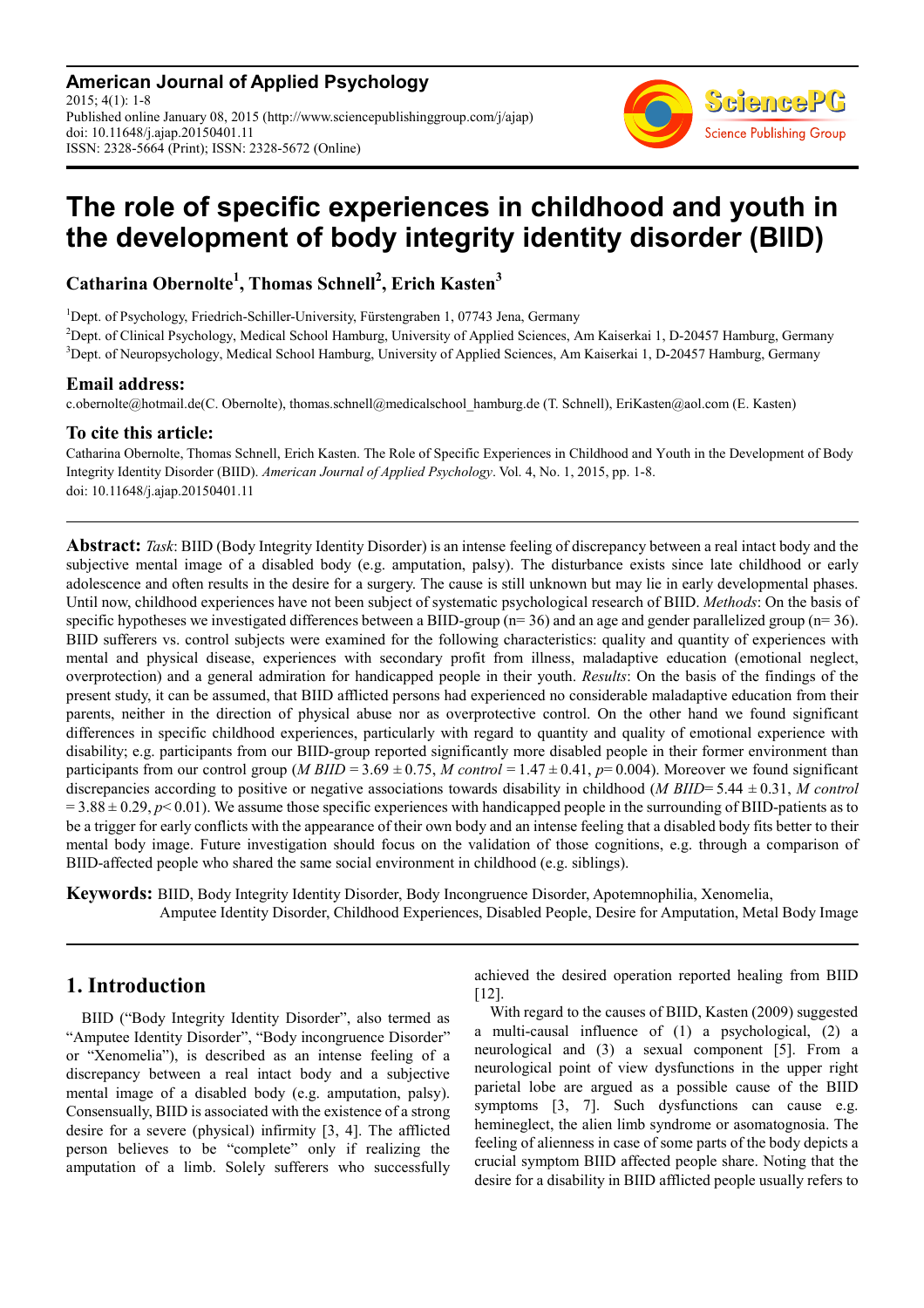the contralateral left leg constitutes evidence for a neurological basis in terms of a dysfunction of the right parietal lobe. In contrast to this neurological explanation, Kasten (2012) and Kasten & Stirn (2009) described cases, in which the choice for amputation of a specific leg based on rational reasons, such as driving a car [9, 10].

The affected people perceive a very precisely defined line where the amputation stump should be. However, this line corresponds more to the naive concept of a one-legged person, rather than the sensory regions of the spinal nerves [8-10]. Nonetheless, examinations could not detected extensive neurological lesions in the brain as e.g. in hemineglect in BIID. Studies by McGeoch et al. (2009) could demonstrate no major damage, but probably minimal deficits existing in the right parietal lobe [11].

Merely a part of the BIID affected person report a sexual component. They feel sexually aroused by the sight of leg- or arm-stumps. At this point, we assume overlaps with disorders of sexual preference, in which people feel sexually attracted by people with missing limbs (Acrotomophilia, Mancophilia, Amelotism, deformation fetishism, devotees).

Michael First (2005) pointed to the notable similarities between Body Integrity Identity Disorder (BIID) and Gender Identity Disorder (GID, transgender) [6]. Both groups suffer from feelings being in the wrong body. In BIID as well as in GID the disturbance initiates in childhood and partially involves erotic feelings with regard to the desired body in both cases.

Most patients indicate the characteristic symptoms of their BIID desire already being existed in childhood or adolescence. They often remember specific key events with disabled people [7-10]. Until now, systematic investigations about the childhood of BIID afflicted people are rare. Our study aimed for the examination of childhood related issues in association with infirmity. Hence, we detected whether BIID-sufferers have had a higher number of experiences with disabled people in their childhood, if they have had secondary gains from being ill in their youth and if they were victims of maladaptive parenting behavior (emotional neglect, overprotection). Furthermore, we asked for a general admiration for "otherness".

As a possible cause of BIID Stirn et al. (2010) defined a genetic based pre-pubertal imprinting connected with identification of an admired disability on one's own body scheme [14]. We hypothesized a reinforcement of quantitative and qualitative experiences with disabled people in the early childhood. This could have led to a change in the body image, resulting in the development of an "Amputee Identity". Concerning this, we expected to exhibit significant differences of experiences in childhood and youth between BIID sufferers and control subjects.

## **2. Methods**

BIID is a very rare disturbance, which affected individuals do not realize until adolescence. Therefore, it is impossible to implement a longitudinal study beginning in early childhood. The only possibility is to create a retrospective questionnaire about specific experiences in early periods of life of BIID affected people and to contrast their answers to those of a parallelized group of unaffected people.

For this purpose, we designed a questionnaire with 59 items participants should rate on a scale between 0 and 100 (unidirectional) or between -50 and +50 (bidirectional) in steps of 10 with verbal markers on the poles. For statistical analysis these scales were transformed into 1 to 11 scales (see Table 1).

*Table 1. Transformation of the original 1 to 100 or -50 to +50 scales to a 1 to 11 scale.* 

| <b>Scale</b>               | marking  |               |                |                           |   |                       |    |    |    |     |
|----------------------------|----------|---------------|----------------|---------------------------|---|-----------------------|----|----|----|-----|
| Original<br>unidirectional | $\theta$ |               |                | 10 20 30 40 50            |   | 60                    | 70 | 80 | 90 | 100 |
| Original<br>bidirectional  | $-50$    |               |                | $-40$ $-30$ $-20$ $-10$ 0 |   | $+10$ +20 +30 +40 +50 |    |    |    |     |
| Transformed                |          | $\mathcal{R}$ | $\overline{4}$ | $\overline{\phantom{1}}$  | 6 |                       | 8  |    | 10 |     |

We parallelized the control group of our study by age and sex and designed the used questionnaires with the assistance of the internet-program "SoSci-Survey"; links to this internet page were provided to the people via email or were published in BIID internet forums. After setting a survey period, the questionnaires were accessible online. The data were automatically sent to the personal account of the authors. Statistical analysis was performed with the program PASW-Statistics-18. Due to the small sample size and the ordinal-level of our data the results were analyzed by using non-parametric significance test for two independent samples (Mann-Whitney U test). We tested on a 5% significance level. In case of nominal data, the frequencies were calculated, and a chi-square test was performed. Some items were combined into a total score. Descriptive statistics depict mean values  $\pm$ standard error.

## **3. Results**

We analyzed the responses of 36 BIID affected individuals (4 female, 32 male), followed by the detection of a control group parallelized by age and gender. The mean age of the total sample was  $46.99 \pm 1.37$  years (BIID M:  $47.06 \pm 2.00$ control M:  $46.92 \pm 1.90$ .). 13.9 % of BIID sufferers and 2.8 % of the control subjects were homosexual. Due to Years of education, we found the following percentage distributions for each category: category 9–13 years of education: 16.7% (BIID) vs. 19.4% (control); 14-18 years: 58.3 % (BIID) vs. 38.9 % (control); 19-23 years: 22.2 % (BIID) vs. 41.7 % (control).

### *3.1. Results for hypothesis H1a*

*In childhood and adolescence BIID sufferers have had severe physical illnesses more frequently than non-sufferers.* 

We found no significant differences between the two groups  $(\chi^2 (1,0; df = 1, N = 72) = 0.000)$ . At this point, we asked for specific kinds of illnesses, but no accumulations were found. Likewise, with regard to the duration of the reported diseases (in weeks), no significant accumulations were found for the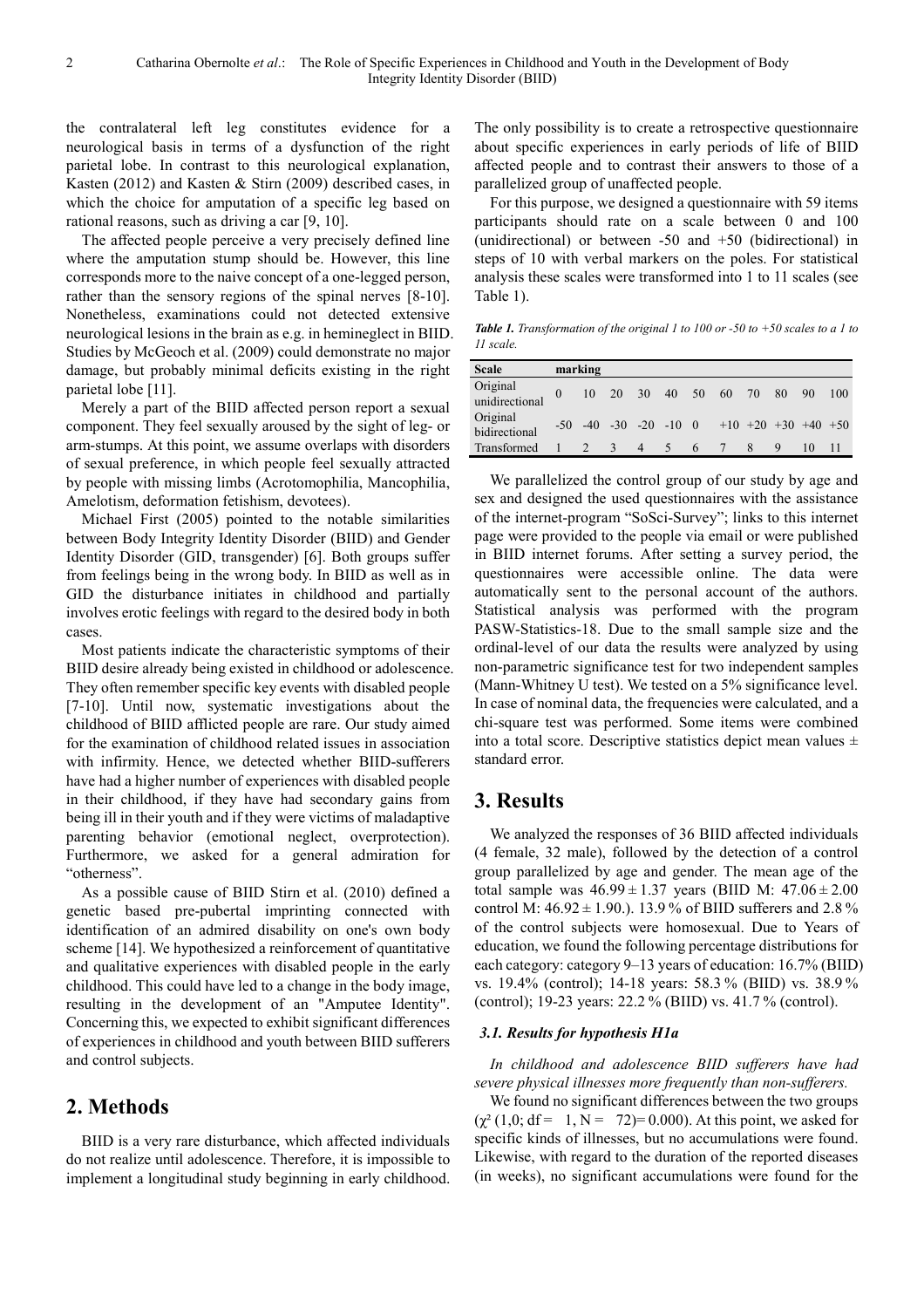BIID group in contrast to the controls (U= 2.0,  $Z = -1.414$ , p= 0.16, n.s.). In addition, there was no significant difference between the groups regarding to the period, in which a person suffered from of a severe physical illness. Concerning the extent of experienced physical limitations due to the specified illness no significant differences were found ( $U= 11.000$ ,  $Z=$  $-0.325$ , p= 0.84, n.s.), too.

#### *3.2. Results for hypothesis H1b*

*In childhood and adolescence BIID sufferers have had severe mental disturbances more frequently than non-sufferers.* 

For the prevalence of severe mental disturbances in childhood, no significant differences between the BIID sufferers and control subjects were found ( $\chi^2$  (1,0; 1, N = 72)  $= 0.000$ ). The same applies to the extent of psychological distress, which evinced no significant mean differences (U= 38.000,  $Z = -0.222$ ,  $p = 0.82$ , n.s.). Similarly, the number of psychological therapies in childhood and youth showed no significant differences between BIID and control group  $(\gamma^2)$  $(1,0; 1, N = 72) = 0.000$ .



*Figure 1. Differences between BIID and control group (mean ± SE) for the item "How many physically disabled people or people with aids such as orthotics / prosthetics / wheelchair / crutches etc. were in your childhood / youth in your surroundings. The item was answered in numbers (BIID= 3.10 ± 0.62, control= 1.89 ± 0.56).* 

#### *3.3. Results for hypothesis H1c*

*In childhood and youth BIID sufferers have had more experience with severe physical disability than the controls.* 

Considering this hypothesis we ascertained significant differences between the BIID sufferers and the control group  $(U= 399.000, Z= -2.885, p= 0.004**,$  see Fig. 1).

An analysis of variant kinds of disabilities ("amputation", "paralysis", "blindness", "deafness ", "other") revealed significant mean differences in the number of persons with specific handicaps in the surrounding of the respondents in his/her childhood and youth (U=  $338.000$ , Z=  $-3.577$ , p<0.01\*\*, see Fig. 2) . Focusing on the disability-categories separately, analysis revealed significant differences between the two groups, particularly for "amputees" in the surrounding (amputation: U= 396.000, Z= -3.322, p<  $0.01$ <sup>\*\*</sup>; paralysis: U= 590.500, Z= -0.797, p= 0.43; blindness: U= 628.500, Z=  $-0.351$ , p= 0.73; deafness: U= 591.000, Z=  $-1.118$ , p= 0.30;



others: U=  $570.000$ , Z=  $-1.116$ , p= 0.30; see Fig. 3).



*Figure 2. Differences between BIID and control group (mean ± SE) for the item: "Please estimate the number of people in your environment in your childhood and teenage years, with the following physical disabilities…" The item was answered in numbers (BIID=*  $3.70 \pm 0.75$ , control= $1.47 \pm 0.41$ ).



*Figure 3. Differences between BIID and control group (mean ± SE) for the item: "Specific number of disabled person in the surrounding of respondents in childhood age (BIID-amputation= 1.25 ± 0.27,*   $control-amputation=0.33\pm0.14; \qquad BIID-paralysis=0.81\pm0.30,$ <br> $control-paralysis=0.36\pm0.11; \qquad BIID-blindness=0.19 \qquad \pm \qquad 0.10,$  $control\text{-}paralysis = 0.36 \pm 0.11$ ; BIID-blindness= $0.19$   $\pm$  0.10, *control-blindness= 0.25 ± 0,11; BIID-deafness= 0.33 ± 0.14, control-deafness= 0.11 ± 0.07, BIID-other= 1.11 ± 0.57, control-other= 0.42 ± 0.20 ).* 

With the next question, we determined the quality of the relationship to a physically disabled person in childhood. We could not demonstrate significant differences between the groups ( $U= 276,000$ ,  $Z=-0.924$ ,  $p= 0.36$ , n.s.). In contrast, the evaluation of the question how the participants rated disability in their childhood on a continuum between the poles "very negative" and "very positive", revealed significant differences between BIID- and non-BIID-participants (U= 348.500, Z=  $-3.385$ , p $< 0.01$ <sup>\*\*</sup>; see Fig. 4).

A specific analysis of varied kinds of handicaps exhibited significant differences between the BIID and the control group in view of the relationship to other people for "palsy" and "amputation" (palsy: U= 320.500, Z= -3.743,  $p < 0.01**$ ; amputation: U= 140.000, Z= -5.814,  $p < 0.01$ <sup>\*\*</sup>; see Fig. 5). Apart from that, for "blindness" (U=  $605.000$ , Z=  $-0.500$ , p= 0.62, n.s.), "deafness" (U= 636,000, Z= -0.139, p= 0.90, n.s.) and "mental retardation" ( $U=566.500$ ,  $Z=-0.951$ , p= 0.34, n.s.) no significant differences between the two groups were indicated.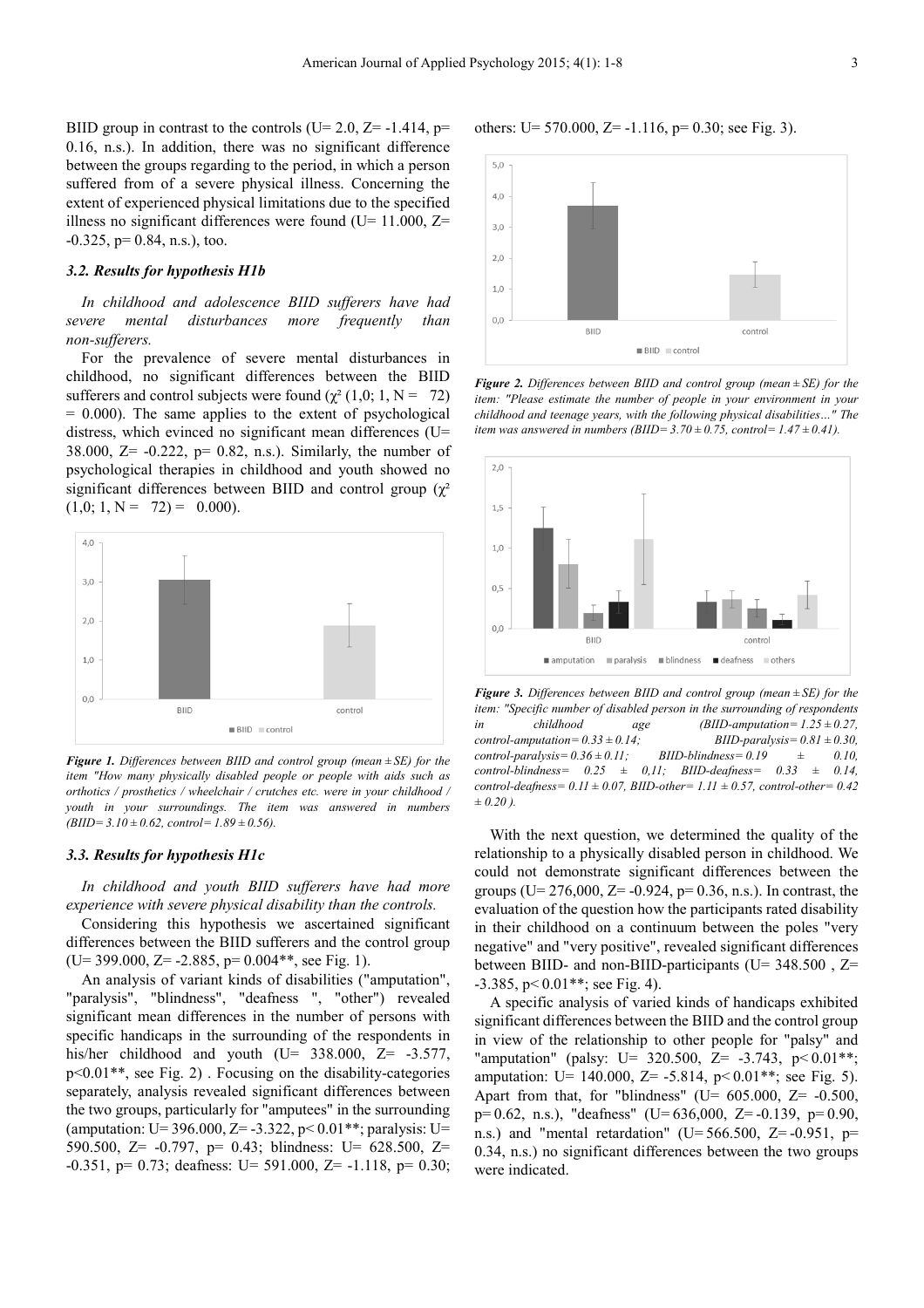

*Figure 4. Differences between BIID and control group (mean ± SE) for the item: "How strongly have you associated in your childhood disabilities with negative / positive aspects" (BIID=* $5.44 \pm 0.31$ , *control=* $3.88 \pm 0.29$ ). In this *case the BIID-mean of 5.44 resembles a negative rating of -10, the control-mean of 3.88 resembles an even more negative rating of -30 on a coded scale from -50 to +50, as we mentioned in our method section above.* 

#### *3.4. Results for hypothesis H2*

*BIID sufferers have been rewarded in their childhood / youth with secondary gain from illness than non-affected people.* 

The investigation of illness-based "secondary gain" was made with several items. One aspect we tested was the preservation of attention from the surrounding for "otherness". The original unidirectional scale was constructed from 0  $(=$  not more attention) to 100  $(=$  much more attention), which was, as explained above, transformed into a scale from 1 to 11. We found for BIID an average result of  $M=4.14\pm0.56$  and for the controls  $M=3.06\pm0.54$ ; the difference was not significant, but showed a trend  $(U= 494.000, Z=-1.847,$  $p= 0.065$ , n.s.).

For the aspect of the "feeling of love by family members when ill" on a bidirectional scale from  $-50$  (less love) to  $+50$ (much more love) no significant differences between the BIID and the control group could be pointed out (BIID= $5.33 \pm 0.29$ , control= $4.0 \pm 0.30$ , U= $629.000$ , Z= $-0.215$ , p= $0.83$ ,n.s.). A category-specific analysis of "mother", "father" and "grandparents", could not depict significant differences between the two groups neither (BIID-mother  $M= 8.67 \pm 0.30$ ; control-mother  $M=8.39\pm0.37$ ,  $U=621.000$ ,  $Z=$  -0.309,  $p=0.76$ , n.s.; BIID-father M= 7.44  $\pm$  0.33, control-father  $M=7.47\pm0.36$ ,  $U=613.000$ ,  $Z=0.402$ ,  $p=0.69$ , n.s.; BIID-grandparents  $M=7.64\pm0.33$ , control-grandparents M= $7.33 \pm 0.39$ , U= $633.000$ , Z= $-0.174$ ,  $p= 0.86$ , n.s.).

Significant differences failed out for the extent of attention and affection for ill or handicapped people, which the participants have noticed as children on a unidirectional scale (BIID M= 3.78 ± 0.50, control M= 2.81 ± 0.36; U= 543,000,  $Z=$  -1.250, p= 0.21, n.s.).

A further issue was, whether participants remembered a feeling as a child about siblings receiving more love from their parents and grandparents. There were only n= 26 BIID and n= 29 control subjects with brothers or sisters. The originally used unidirectional scale from  $0$  (= siblings don't got more love) to  $100$  (= siblings got very much more love), was transformed to a 1 to 11 scale. We could exhibit a significant difference for the category "mother" (BIID-mother M= 2.77 ± 0.50, control-mother M= 1.90 ± 0.45, U= 272.500,  $Z = -2.154$ ,  $p = 0.03$ <sup>\*</sup>), but not for other relatives (BIID-father M= 1.77 ± 0.24, control-father M= 1.90±0.37, U= 354.000,  $Z = -0.474$ , p= 0.64, n.s.; BIID-grandparents M=  $1.58 \pm 0.26$ , control-grandparents  $M=1.90 \pm 0.43$ , U= $362.500$ , Z= $-0.329$ ,  $p= 0.74$ , n.s.).



*Figure 5. Differences between BIID and control group (mean ± SE) for the variables "paralysis" and "amputation" of the item "How much do you have associated to your childhood disabilities with negative /positive aspects." (BIID-paralysis =  6.92  ±  0.57, control-paralysis = 3.92  ±  0.32; BIID-amputation* =  $8.39 \pm 0.47$ , *control-amputation* =  $3.92 \pm 0.33$ *). In the case of paralysis the BIID-mean of 6.92 resembles a neutral to less positive rating of between 0 to +10; the control-mean of 3.92 resembles a negative rating of between -30 to -20 on a coded scale from -50 to +50. In the case of amputation the BIID-mean of 8.39 resembles a positive rating of about +20, the control-mean of 3.92 resembles a negative rating of between -30 to -20 on the same scale.* 

#### *3.5. Results for hypothesis H3a*

*BIID sufferers have experienced in childhood more maladaptive parental behavior in the form of emotional neglect than the controls.* 

We investigated this hypothesis with several items. Primarily, we asked for feelings of hate or love received from the parents. As explained above, the originally used bidirectional scale from -50 (hated) to +50 (loved) was transformed into a 1 to 11 scale, i.e. numbers below 6 tend to the endpoint "hated" and numbers higher than 6 to the endpoint "loved". The results displayed no significant differences between the BIID- and the control group (BIID-mother M= $9.28 \pm 0.37$ , control-mother M= $9.58 \pm 0.34$ , U= 586.500, Z= -0.730, p= 0.47, n.s.; BIID-father M= 9.03 ± 0.32, control-father M= 9.25 ± 0.33, U= 591.500,  $Z=$  -0.655, p= 0.51, n.s.).

Another aspect related to the hypothesis of emotional neglect was the extent of affection received by other people on a unidirectional scale between "not at all" and "very much". Between the groups we found no significant differences (BIID  $M=6.64\pm0.47$ , control  $M=7.25\pm0.43$ , U= 569.000,  $Z=-0.897$ ,  $p= 0.37$ , n.s.).

Two following questions asked on two unidirectional scales for punishment in the case of laziness or inadequate efforts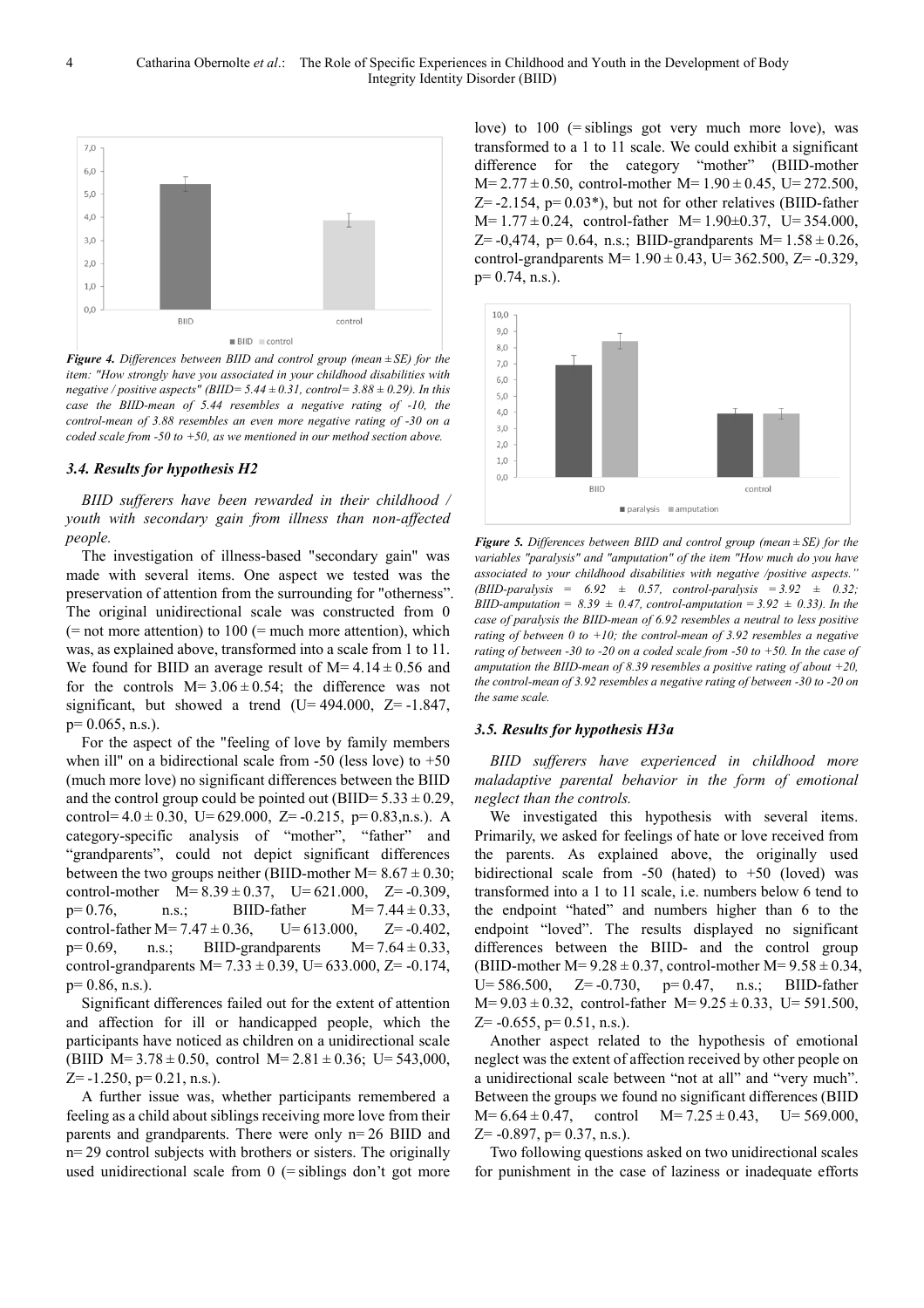and benefits for high efforts, respectively. The differences between the groups proved to be not significant (BIID-benefit  $M=8.17\pm0.44$ , control-benefit  $M=8.17\pm0.40$ , U= 620.500, Z=  $-0.315$ , p= 0.75, n.s.; BIID-punishment M=  $4.28 \pm 0.54$ , control-punishment  $M=2.97\pm0.36$ , U= 508.000, Z=-1.613,  $p= 0.11$ , n.s.).

Further on, we asked for self-confidence in the childhood on a bidirectional scale between "I felt nothing worth" and "I felt very valuable". Again, we exposed no significant differences between the groups (BIID  $M=8.69\pm0.37$ , control  $M=8.86\pm0.38$ , U= 602.5000, Z= -0.523, p= 0.60, n.s.).

For some items with sufficient homogeneity, we calculated a sum score as a basis for further statistical analysis. The unidirectional items "How much affection have your parents given you in childhood/adolescence?" and "How much have you felt safe with your parents?" had a sufficient Cronbach's Alpha coefficient of  $\alpha$ = 0.83. We detected no significant difference between the two groups (BIID  $M=8.06\pm0.38$ , control M= $8.60 \pm 0.42$ , U= 542.000, Z= -1.199, p=0.23, n.s.).

The sum score of the following items "Did your parents encourage your interests and hobbies?", "Have your parents made private enterprises together with you?" and "Have your parents promoted your interests, when mutual activities were planned?" had a Cronbach's  $\alpha$ =0.87, but exhibited no significant differences between BIID and controls (BIID  $M=7.48\pm0.45$ , controls  $M=7.44\pm0.43$ ,  $U=636.500$ ,  $Z=-0.130$ ,  $p=0.90$ , n.s.).

For the items "Have you felt rejected as a child or teenager?", "Have you wanted as a child and teenager to get more attention and affection?" and "Were you as child / adolescent punished from your parents for not being like your parents had wished (e.g. false interests or to be unsportsmanlike etc.)?" Cronbach's Alpha was  $α=0.83$ . No significant differences were displayed (BIID  $M=2.92\pm0.28$ , control M= $2.75 \pm 0.31$ , U= $569.500$ , Z= $-0.885$ , p= $0.38$ ).

The next cluster of items included the two unidirectional questions: "Have you been left alone with your problems as a child or teenager?" and "Were your parents attentive when you don't felt good (e.g. because you were sad)?" Cronbach's Alpha was  $\alpha = 0.75$ . The group differences let to non-significant results (BIID  $M=5.60\pm0.24$ , control M= 5.56 ± 0.16, U= 266.500, Z= -0.291, p= 0.31, n.s.).

Besides, there were no significant results in the analysis of the following cluster of questions: "Have you got slaps in your childhood/adolescence?", " Have you been punished in your childhood/adolescence with blows (beatings)?" and "Have you experienced sexual abuse in your childhood on your own body". Each item had to be rated on a unidirectional scale. Cronbach's Alpha was  $\alpha$ = 0.70. (BIID M= 1.70  $\pm$  0.14, control M= 1.73 ± 0.14, U= 619.000, Z= -0.328, p= 0.74, n.s).

#### *3.6. Results for Hypothesis H3b*

*BIID sufferers have experienced in their childhood/adolescence more maladaptive parental behavior in the form of overprotection than the controls.* 

In this aspect of our examination about maladaptive parental behavior, we examined various aspects of overprotective behavior. Merely the aspect of "requirement for perfection by the parents" revealed significant differences in experience with overprotective parents  $(U=365.000,$  $Z = -3.226$ ,  $p < 0.01$ , see Fig. 6).

The results of the assessment of overprotection by parents in childhood or adolescent on a unidirectional scale did not differ significantly between the two groups (BIID  $M=4.03\pm0.46$ , control  $M=4.03\pm0.48$ ,  $U=644,500$ ,  $Z=$  -0.040, p= 0.97, n.s.).



*Figure 6. Differences between BIID and control group (mean ± SE) for the item: "Did your parents always claimed to you to be absolutely perfect in everything what you did as a child / teenager?" on a unidirectional scale. (BIID= 5.14 ± 0.51, control= 2.86 ± 0.35). Ratings had to be made on a scale from not at all 0(1) - 10(2) - 20(3) - 30(4) - 40(5) - 50(6) - 60(7) - 70(8) - 80(9) - 90(9) – very often 100(10).* 

Furthermore, the differences for the unidirectional question for an independence promoting education by parents approved to be non-significant (BIID  $M=7.86\pm0.40$ , control M= 8.28 ± 0.42, U= 572.000, Z= -0.869, p= 0.39, n.s.). Incidentally, we provided a cluster of additional unidirectional items: "My interaction with other children and young people was determined and controlled by my parents", "Were you controlled pedantic in your childhood and youth by your parents?", "Have your parents always corrected everything you have done in childhood/youth?", "Have your parents always patronized you as child / adolescent when designing your spare time?". Cronbach's Alpha for this pool of questions yielded  $α=0.76$ . The overall sum score-analysis showed up to be non-significant in this group of questions (BIID M= $4.03 \pm$ 0.46, control  $M=4.03 \pm 0.48$ ,  $U=644,500$ ,  $Z= -0.040$ ,  $p= 0.97$ ., n.s.). Nonetheless, the specific analysis of the item according to the aspect of pedantic control by our participants parents possessed significant mean-differences (BIID  $M= 3.56 \pm 0.32$ , control  $M= 2.75 \pm 0.36$ ; U= 472.000,  $Z = -2.020$ ,  $p = 0.04$ ).

#### *3.7. Results for Hypothesis H4*

#### *BIID afflicted person admire people with eye-catching attributes more than controls.*

The analysis of the question "Which feeling do you receive when you look at individuals with the following attributes: severe overweight, foreign skin color, amputation, down-syndrome, growth-restriction, port-wine stains, heavily tattooed and pierced" brought out significant differences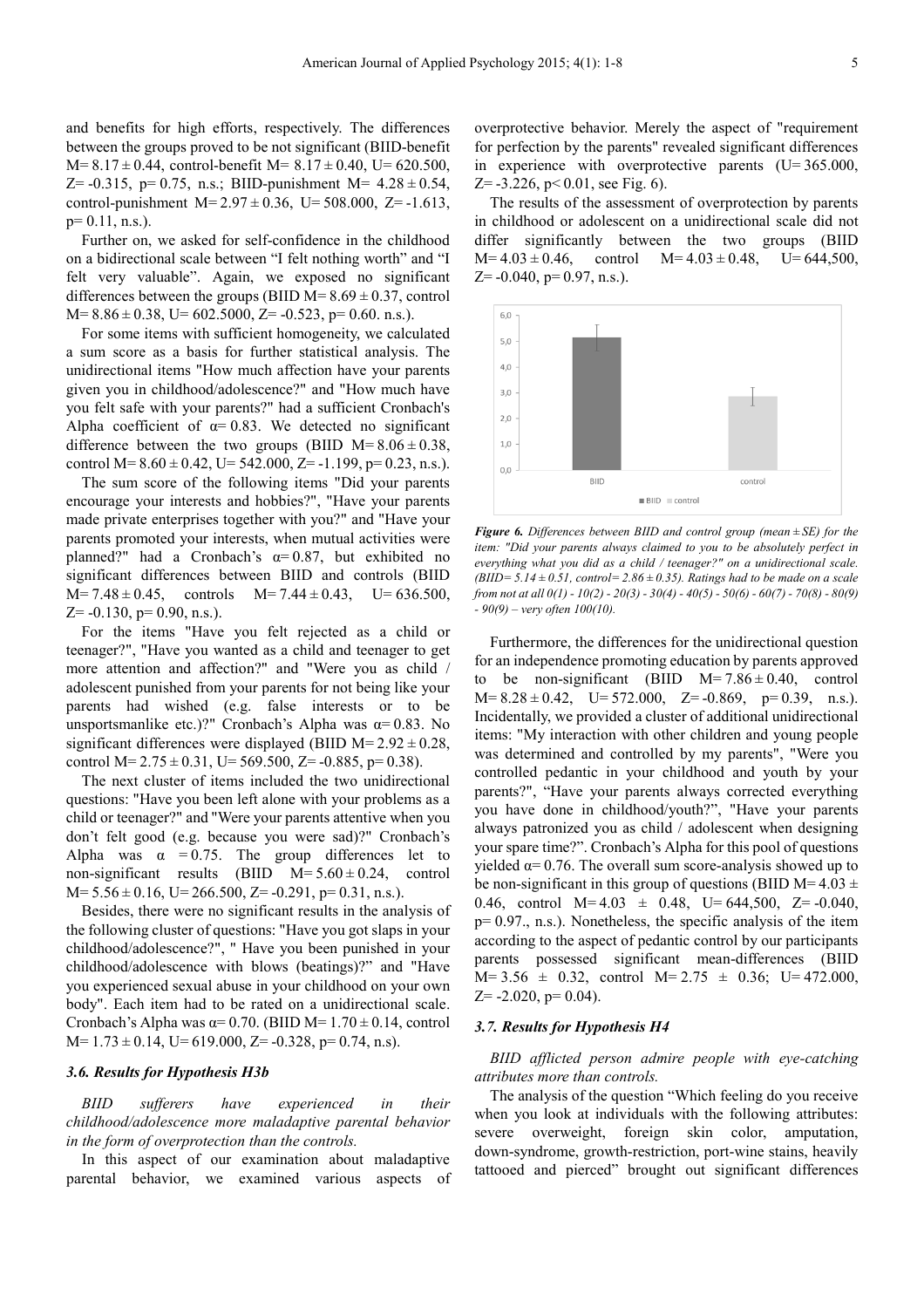between the two confronting groups, respecting the sum scores of all ratings for each attribute. The ratings had to be made on a bidirectional scale with the endpoints "repulsive" (-50) to "fascinating" (+50), again coded as a scale from 1 to 11 as mentioned above (U= $426.500$ , Z= $-2.499$ , p= $0.01**$ , see Figure 7).



*Figure 7. Differences between BIID and control group (mean ± SE) for the item: "How do you estimate the sight of people with the following attributes: obese people, people with colored skin, amputees, Down syndrome, people of small stature, people with a port wine stain and heavily tattooed and pierced people. Assessed on a bidirectional rating scale between the endpoints "repulsive" (-50)(1) - (-40)(2) - (-30)(3) - (- 20)(4) - (-10)(5) - (0)(6) - (+10)(7) - (+20)(8) - (+30)(9) - (+40)(10) - "fascinating" (+50)(11) (BIID M= 6.05 ± 0.17; control M= 5.52 ± 0.14).* 

Regarding to the separate categories, only "amputation" led to a significant difference between BIID and controls (see Tab.2)

*Table 2. Difference between BIID- and non-BIID affected people with regard to admiration of people with eye-catching attributes on a 11 step scale between repulsive and fascinating.* 

| <b>Attribute</b>         | <b>BIID</b>     | <b>Controls</b> | Significance   |
|--------------------------|-----------------|-----------------|----------------|
| Amputation               | $9.56 \pm 0.30$ | $6.06 \pm 0.98$ | $p < 0.01**$   |
| Severe overweight        | $9.56 \pm 0.30$ | $3.44 \pm 0.25$ | $p=0.79$ , n.s |
| Foreign skin color       | $6.58 \pm 0.20$ | $6.67 \pm 0.24$ | $p=0.91$ , n.s |
| Down-syndrome            | $5.64 \pm 0.29$ | $5.92 \pm 0.22$ | $p=0.65$ , n.s |
| Growth-restriction       | $6.08 \pm 0.33$ | $6.56 \pm 0.25$ | $p=0.25$ , n.s |
| Port-wine-strains        | $5.39 \pm 0.24$ | $5.69 \pm 0.21$ | $p=0.51$ , n.s |
| Heavily tattooed/pierced | $5.33 \pm 0.47$ | $4.28 \pm 0.49$ | $p=0.66$ , n.s |
|                          |                 |                 |                |

## **4. Discussion**

The aim of this study was to determine, whether BIID sufferers had common typical experiences in their childhood and youth in contrast to not afflicted control subjects. The results should promote the acquirement of knowledge about psychological factors in the development of BIID-phenomenon.

We supposed that BIID afflicted individuals had suffered more from physical illness or mental disturbances in their childhood than others. However, results of the testing of these first two hypotheses (H1a and H1b) revealed no significant differences between BIID and controls. As far as the interviewees remembered, they did not have more diseases in their youth. Especially according to our assumption that in childhood illnesses of a BIID-desire corresponding body part,

such as the right leg, causes the development of desire for amputation of a limb, we found no statistical confirmation. Likewise, early mental disturbances were no common factor for the BIID group.

In comparison to the previous hypotheses, our results displayed a highly significant difference in hypothesis H1c: For the period of childhood and youth, BIID sufferers remembered more experiences with severe physical ill and disabled people in their social surrounding than non-sufferers. Notable, they remembered contact to amputees and people with palsy, but not to other disabled person (blindness, deafness, mental retardation).

In this aspect, our findings confirm theoretical assumptions of Stirn et al. (2010) who defined a pre-pubertal genetic based imprinting connected with identification of an admired disability on one's own body scheme [14]. This is supported by the fact that the body scheme and the body self-image underlie learning experiences. The body scheme is constantly changing depending e.g. from gaining or losing weight and the body self- image is, among other aspects, composed of beliefs, assumptions, illusions and interpretations that arise in the social confrontation [2].

Unclear remains, whether they really have had more contact to handicapped people or if they only remember these contacts better than the controls. Even in childhood, the disability has had a special meaning for them. Moreover, we cannot state a definite answer whether BIID sufferers might have made more positive or negative emotional experiences with disabled person in their childhood. Although the results for positive or negative association with disability in childhood were significant, an unambiguous statement, whether this effect is due to the influence of a desire to be disabled would not be valid. We therefore assume that "disability" is a more salient stimulus for BIID sufferers than for the non-affected controls. A continued intern, mental discussion about the desire for disability could be the basis for better memories and a positive estimation of the early experiences with disabled person.

Hypothesis H2 - *BIID sufferers were rewarded in their childhood more frequently with secondary gain from illness than non-sufferers* could not be approved. As well, a positive influence of a reward for any kind of "otherness" in childhood and youth as a cause for the wish for amputation was not affirmed, there was only a trend for a group difference between BIID and controls. However, secondary gain for illness seems not to be the main reason for the BIID desire.

The notion behind hypothesis H3a that BIID afflicted person have had experienced more maladaptive parental behavior in the form of emotional neglect than non-sufferers was not corroborated. None of the item-related analyses revealed significant differences between the two groups. In this context, Stirn et al. (2010) highlighted evidences that parents did not sufficiently perceive the needs and wishes of their children. Typically, they found a busy, emotionally distant father and a rather "more present" but also "passively experienced" mother [14]. In our study we only found decent differences between the educational stile of the mother and father and no group differences between BIID and controls.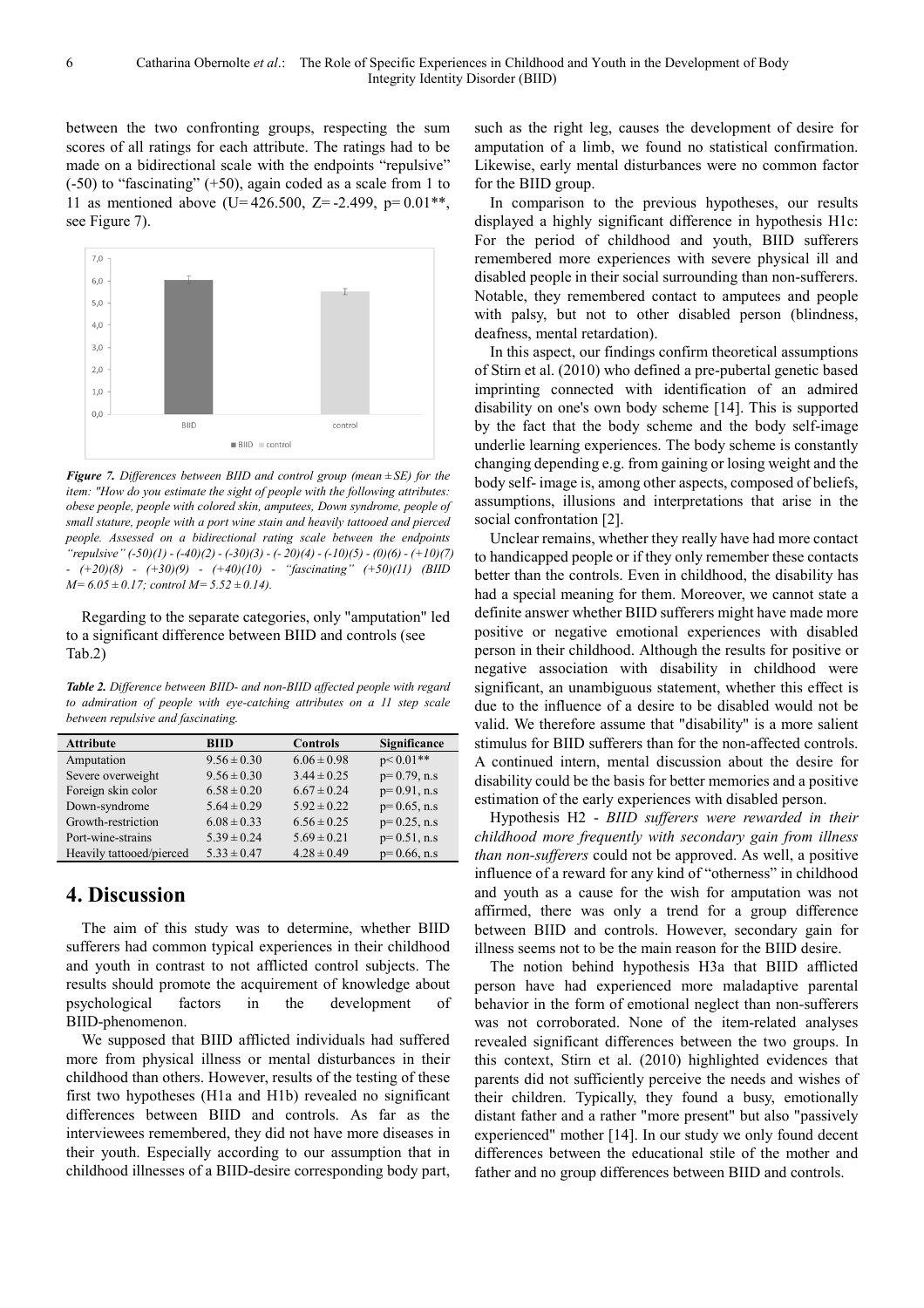Likewise the hypothesis H3b that BIID sufferers have experienced more overprotection, showed no clear significant differences. Only for "requirement for perfection" and "pedantic control" significant differences were found, but the results were in the lower third of the dimension for both groups, which, despite the significant difference, contradicts the assumption of overprotection of parents in the BIID group. Nevertheless, the results of the item analysis of hypothesis H3a and H3b hint at abnormalities in parents' behavior of BIID sufferers, which should be followed up in future research.

Hypothesis H4 claimed that BIID sufferers had already admired as children people with eye-catching attributes. In our data this could only be proved for amputation and palsy, not for other kinds of otherness or handicaps.

Based on our trials it can be assumed, that BIID afflicted persons had experienced no considerable maladaptive education from their parents. Neither in the direction of physical abuse nor as overprotective control. We detected nearly no significant difference between the BIID and the control group. With regard to another aspect of investigation, the BIID-affected group remembered having made more intense experiences with disablement than non-sufferers. It is conceivable that these experiences have led to a change in the own body scheme, hence the change of body self-image and the development of an "Amputee Identity" [13].

Our findings led us to the arising of the theory, that – according to a key-lock-principle – already in the childhood the BIID afflicted person react in a more positive way on the first sight of a handicapped person. Whereas an unaffected child reacts with negative feelings (e.g. he or she feels sorry for this person) the later BIID-person has positive emotions as e.g. excitement and a strong feeling for that the own body should likewise appear in this way. Until now, there are no other studies about childhood-related experiences in BIID-people.

## **5. Conclusion**

Childhood experiences have not been subject of systematic psychological research in BIID context, yet. Therefore, our study proposed to examine childhood related issues in association with infirmity and experiences with disabled individuals, respectively.

We assume specific experiences with handicapped people in the surrounding of BIID-patients as to be a trigger for early conflicts with the appearance of their own body and the intense feeling of a disabled body fitting better to one's mental body image.

Findings about our assumption that BIID afflicted individuals had suffered more from physical illness or mental disturbances in their childhood than others, resulted in non-significant differences between the BIID-group and controls.

Asking about quantitative experiences with disabled people in childhood/youth, BIID sufferers remembered more experiences with severe physical ill and disabled people in

their social surrounding than non-sufferers. Notably, they remembered contact to amputees and people with palsy, but not to other disabled person (blindness, deafness, mental retardation). Likewise, the analysis due to qualitative aspects (positive/ negative valence) with disablitiy itself in childhood demonstrated significant results.

In Addition to this, inferences about secondary gain for illness underlying the genesis of the crucial BIID desire would not be valid based on our data.

According to maladaptive parental behaviours (emotional neglect, overprotection) as an aspect of our investigation, no common experiences could be detected in the BIID sample. Our study emerged merely decent but non-significant differences between the educational stile of the mother and father and no group differences between the BIID group and controls.

The assumption that BIID sufferers had already admired people with eye-catching attributes as a child could only be proved for amputation and palsy, not for other kinds of otherness or handicaps.

Future investigation should focus on the validation of the retrospectively reported experiences, e.g. due to a comparison with utterances of persons who shared the same social environment in childhood (e.g. siblings). We suggest that following studies should try to confirm our findings about quantitative and qualitative differences in experience with disability in early youth of BIID afflicted individuals.

### **Acknowledgements**

The authors thank all of the participants of this study for their contribution and support. The ambitious and confiding participation of the BIID afflicted person and not afflicted controls contributed fundamentally to the knowledge gained. Special thanks to Monika and Richard who conducted helpful annotations during the generation of the questionnaire.

### **References**

- [1] Bayne, T., Levy, N. (2005). Amputees By Choice: Body Integrity Identity Disorder and the Ethics of Amputation. *Journal of Applied Philosophy, 22(1)*, 75-86.
- [2] Bechstein, M. (2012). Körperkonzept Körperschema Körperbild. Abgerufen am 18.07.2013 von http://www.mbechstein.de/reader\_pm/theorie\_themen/06\_koer perkonzept.pdf
- [3] Blanke, O., Morgenthaler, F. D., Brugger, P., Overney, L. S. (2009). Preliminary evidence for a fronto-parietal dysfunction in able-bodied participants with a desire for limp amputation. *Journal of Neuropsychology, 3*, 181-200.
- [4] Blom, R. M., Hennekam, R. C., Denys, D. (2012). Body Integrity Identity Disorder. PLoS ONE 7(4): e34702. doi:10.1371/journal.pone.0034702
- [5] Brang, D., McGeoch, P. D., Ramachandran, V. S. (2008). Apotemnophilia: a neurological disorder. *Cognitive Neuroscience And Neuropsychology*, *19(13)*, 1305-1306.